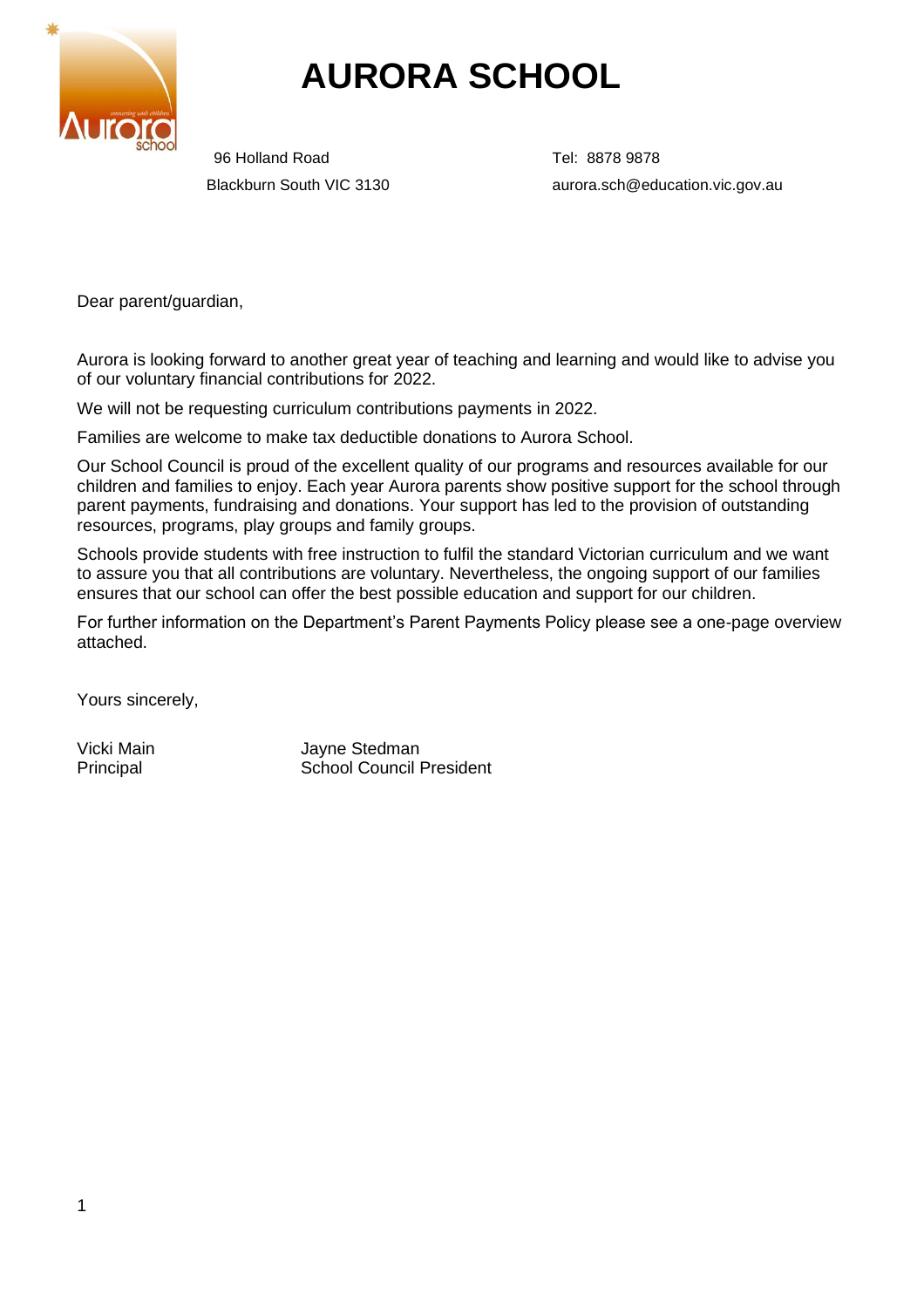

# **AURORA SCHOOL**

96 Holland Road Tel: 8878 9878

Blackburn South VIC 3130 aurora.sch@education.vic.gov.au

| <b>Curriculum Contributions</b> - items and activities that students use, or participate in, to<br>access the Curriculum                                                 | <b>Amount</b> |  |  |
|--------------------------------------------------------------------------------------------------------------------------------------------------------------------------|---------------|--|--|
| Classroom and Activity consumables, materials & equipment                                                                                                                | nil           |  |  |
| <b>Other Contributions - for non-curriculum items and activities</b>                                                                                                     | <b>Amount</b> |  |  |
|                                                                                                                                                                          | nil           |  |  |
| <b>Tax deductible contributions</b>                                                                                                                                      |               |  |  |
| A tax-deductible contribution to Aurora School to support Early Intervention and Early<br>Education programs, Outreach groups, and maintenance of school infrastructure. | \$            |  |  |

### **Extra-Curricular Items and Activities**

Aurora School offers a range of items and activities that enhance or broaden the schooling experience of students and are above and beyond what the school provides in order to deliver the Curriculum. These are provided on a user-pays basis.

| <b>Extra-Curricular Items and Activities</b> | <b>Amount</b> |
|----------------------------------------------|---------------|
| Other optional excursions to be scheduled    | <b>TBA</b>    |
| School photos                                | <b>TBA</b>    |
| Auslan Classes (Aurora Community)            | \$40 per term |

### **Financial Support for Families**

Aurora School understands that some families may experience financial difficulty and offers a range of support options, including:

- the Camps, Sports and Excursions Fund
- State School Relief (financial support for uniforms).

For a confidential discussion about accessing these services, please contact, Vicki Main.

### **Payment methods**

Payments can be made either by cash, EFTPOS, BPay or direct deposit.

### **Refunds**

Parent requests for refunds are subject to the discretion of the school and made on a case-by-case basis. Generally it is not possible to refund payments made for items purchased or costs incurred that have already been paid to a third party.